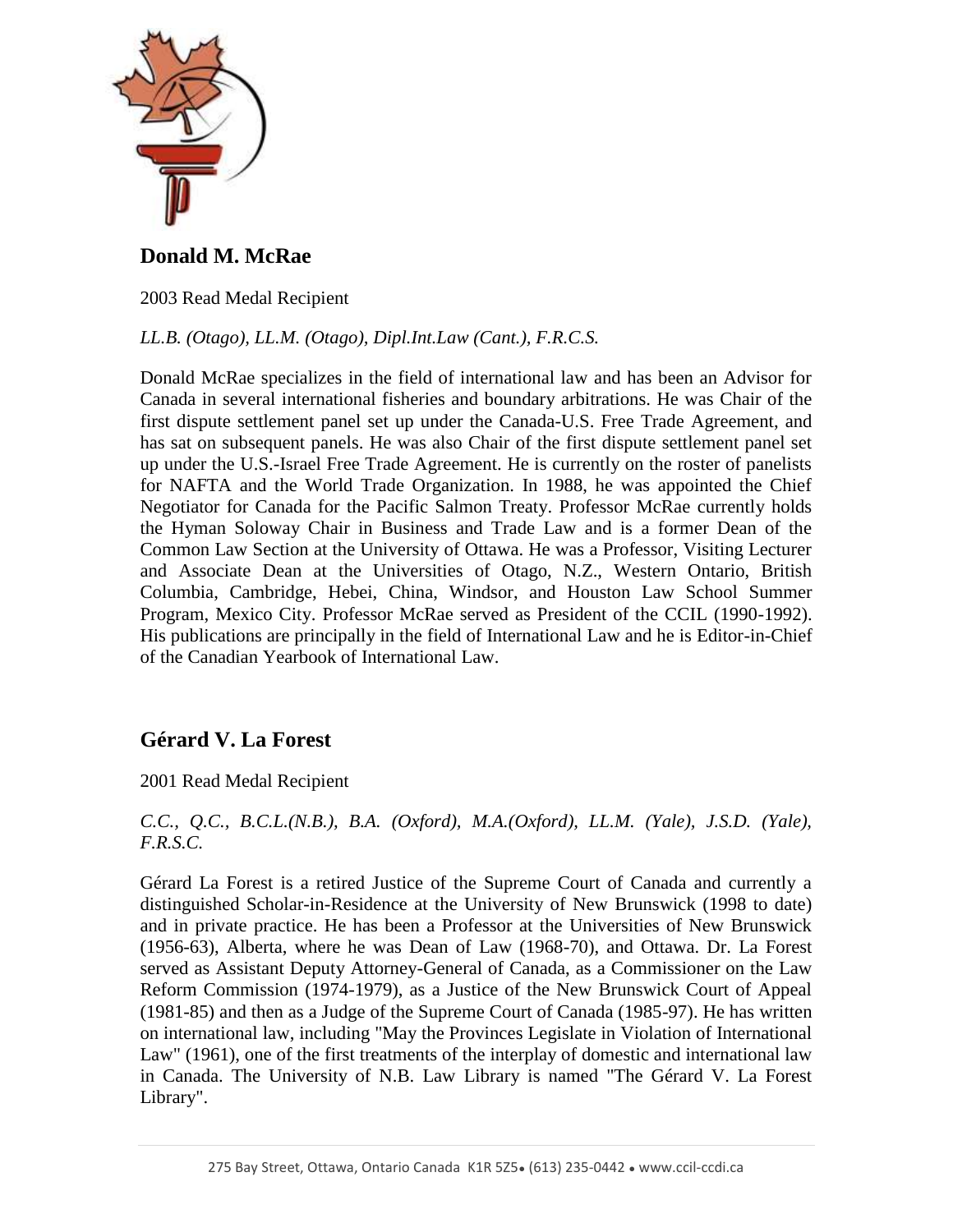# **Jean-Gabriel Castel**

### 1999 Read Medal Recipient

### *O.C., O.Q., Q.C., B.Sc., J.D. (Mich.), S.J.D. (Harv.), Lic. en droit (Paris), F.R.S.C.*

Jean-Gabriel Castel earned degrees at the universities of Paris, Michigan and Harvard. He joined the Faculty of Law at McGill University (1954-59) and then moved to the Osgoode Hall Law School (1959-1999), where he is still an active Professor Emeritus. Dr. Castel was the Editor-in-Chief of the Canadian Bar Review (1957-84). He has received numerous honours, including a Queen's Counsel in Ontario, a Member of the Royal Society of Canada, an Officer of the Order of Canada, and a distinguished Research Professor at York University. He was also honoured by France, which has made him a Chevalier de la Légion d'honneur, an office of the Ordre de Mérite and of the Palmes Académiques and an Associate Member of the Académie du Var. Dr. Castel has published 14 books, including the three-volume treatise "Canadian Conflict of Laws" and "International Law, chiefly as Interpreted and Applied in Canada", and over a hundred monographs and articles on the conflict of laws, establishing him as one of the world's leading scholars in the field of private and public international law. Dr. Castel was a founding member of the CCIL and a founding editor of the Canadian Yearbook of International Law.

## **Leslie C. Green**

1997 Read Medal Recipient

LESLIE C. GREEN, 1920 – 2011

*Order of Canada, CM; Fellow of the Royal Society of Canada; LL.D. (London, UK), LL.D. (Hon. University of Alberta)*

Leslie C. Green, a Member of the Order of Canada and a Fellow of the Royal Society of Canada, spent his life defending and advancing international law and developing humanitarian law for the greater protection of human rights during armed conflict.

He was born in London, England, in 1920, and graduated in law (first class honours) from the University of London in 1941. He was awarded the Joseph Hume Scholarship in Jurisprudence and the Cecil Peace Prize. He received an academic LL.D. from that University in 1976.

From 1941-46 he served in the British Army, first as a Japanese translator and then as Deputy Military Prosecutor at GHQ, India, retiring in 1946 with the rank of Major. From 1946-60 he was Lecturer in law at the University of London and from 1960-65 was Professor of International Law at the University of Singapore, and also served a term as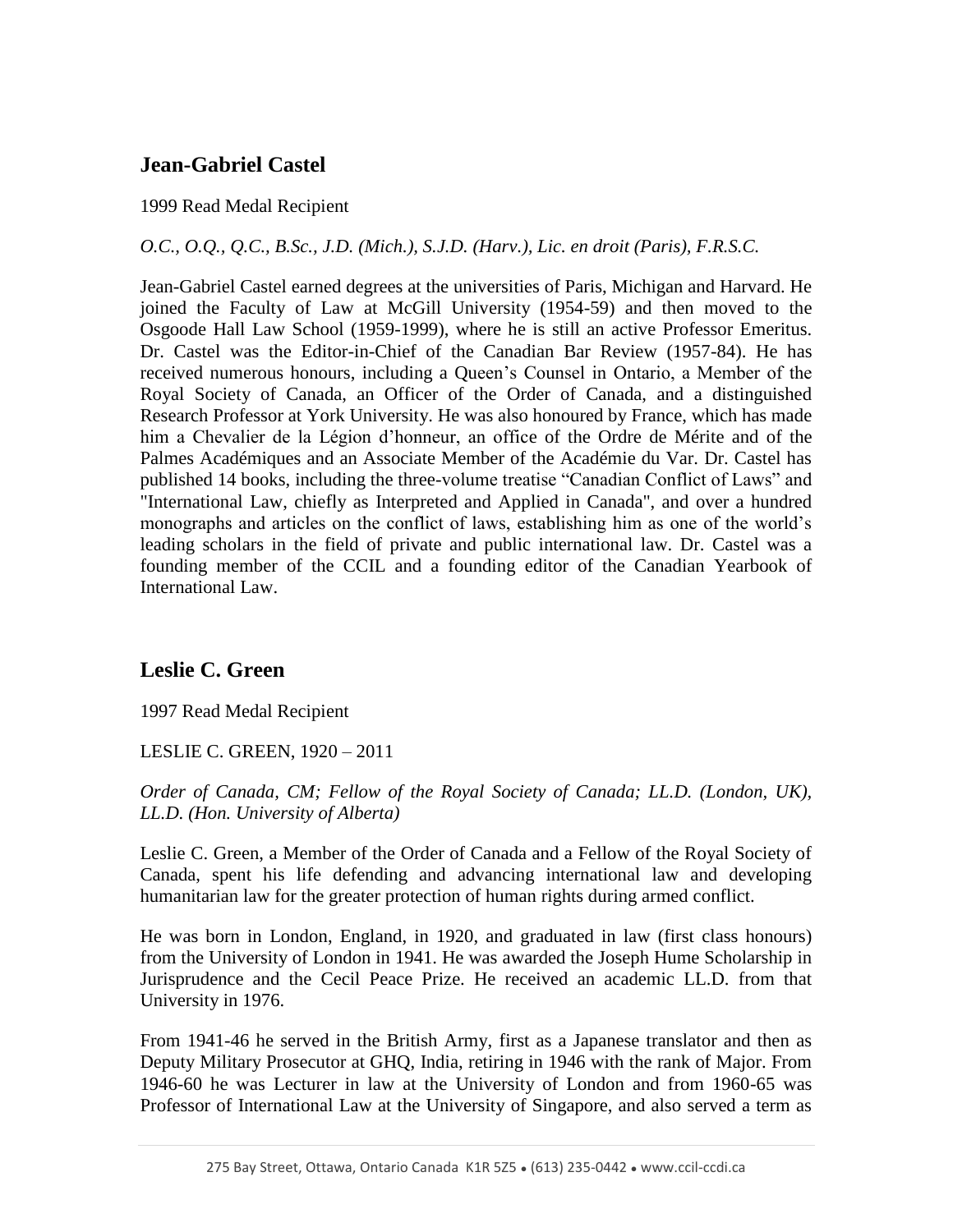Dean of the Faculty of Law. He came to Canada in 1965 as Professor of Political Science at the University of Alberta, receiving the title of University Professor in 1969, and Honorary Professor of Law in 1985. He retired as University Professor Emeritus in 1991.

In 1974-5 he was Academic in Residence at the Legal Department of the Canadian Department of External Affairs, Canada; from 1975-77 Legal Adviser to the Canadian delegation at the Diplomatic Conference on Humanitarian Law, Geneva, which produced the 1977 Protocols; from 1979-80 Academic in Residence at the Department of the Judge Advocate General, Ottawa, responsible for the first draft of a Canadian Manual of Armed Conflict; and from 1989-95 was a Canadian member of the Committee of Experts on Naval Warfare responsible for the San Remo Manual.

He consulted to various governments; was a Visiting Professor at Kyung Hee University, Seoul, Korea, and at the University of Denver College of Law; and from 1996-98 he was Stockton Professor of International Law at the US Naval War College, the first non-American to hold that Chair. In 2000 the College published a volume of essays, International Law across the Spectrum of Conflict, in his honour.

In 2012 The Judge Advocate General Award was renamed the Leslie C. Green Award in his honour. In 2013 the inaugural recipient of the Canadian Council on International Law's Leslie C. Green Veteran's Scholarship was announced.

Leslie Green's major published works include: "Superior Orders in National and International Law", 1976; "Essays on the Modern Law of War", 2nd ed. 1998;"The Contemporary Law of Armed Conflict", 3nd ed. 2008, and the "Canadian Manual of Armed Conflict Law", 2000.

# **Léonard H. J. Legault**

1997 Read Medal Recipient

*O.C., Q.C., B.A.(Sask.), LL.B.(Sask.)*

Léonard H. Legault joined the Department of External Affairs in 1961and served in Ottawa, Warsaw, New Delhi and Geneva (1962-73). He served as the Director General of the Legal Bureau and Legal Advisor for the Department of External Affairs (1979-80) and was Assistant Deputy Minister (1986) Mr. Legault served as Director General of the International Fisheries and Marine Directorate (1973-77). He has served as Canada's Ambassador and High Commissioner to Nigeria, Sierra Leone and the Holy See, as Deputy Advisor at the Embassy in Washington and as Ambassador and as Agent for Canada before the International Court of Justice in the Gulf of Maine boundary case, Canada-US, (1982-84). Mr. Legault has represented Canada in numerous international negotiations, including as Co-ordinator for External Affairs during the Free Trade Agreement negotiations (1990-93), as the Canadian Representative to the UN Commission on Human Rights, Geneva (1994-97), as the Chairman of the Canadian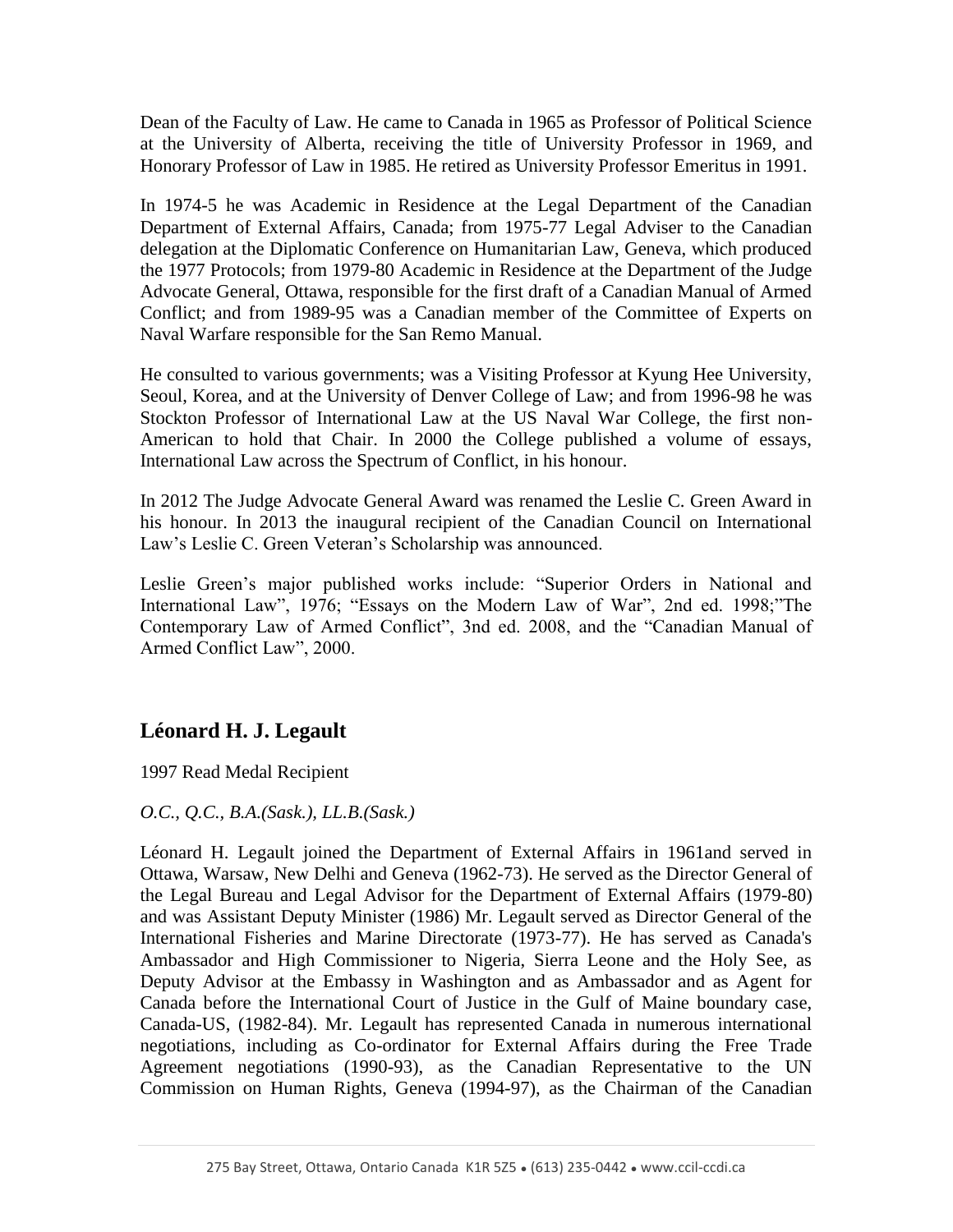Section of the International Joint Commission (1997-01) and as a Member in the arbitration between Newfoundland & Labrador and Nova Scotia concerning the limits of their offshore areas (2001-2002). He received the Public Service of Canada Merit Award in 1978 and became an Officer of the Order of Canada (1987).

## **Thomas Franck**

1994 Read Medal Recipient

#### *B.A., LL.B. (UBC), LL.M. (Harvard), S.J.D. (Harvard)*

A leader in the field of International law, Professor Franck earned his law degrees in Canada and joined the faculty of the New York University School of Law in 1960. The Director of the Center for International Studies from 1965 to 2002, he is currently the Murray and Ida Becker Professor of Law Emeritus. He served as Director of the Carnegie Endowment for International Peace/ International Law Program (1973-79). He has also undertaken visiting professorships at Stanford Law School, University of East Africa, York University, Princeton (Woodrow Wilson School), and The Hague Academy of International Law. Professor Franck acted as Legal Advisor or Counsel to a number of foreign governments, including Kenya, El Salvador, and Bosnia and Herzegovina. Serving as an Advocate before the International Court of Justice, he successfully represented Chad and represented Bosnia in a suit brought against Serbia under the Genocide Convention. He served on the Department of State Advisory Committee on international Law (1986-93). Professor Franck is the author or co-author of over 20 books, including "The Empowered Self: Law and Society in the Age of Individualism", and "Resignation in Protest" (co-author), for which he received the Christopher Medal, and is a two-time Guggenheim Fellowship winner.

### **Donat Pharand**

#### 1989 Read Medal Recipient

### *O.C., Q.C./C.R.., LL.B.(Dal.), LL.M. (Dal.), LL.D. (Paris), LL.M. (Mich.), S.J.D. (Mich.), LL.D.h.c. (Dal.), F.R.S.C./ M.S.R.C.*

Donat Pharand is a Professor of Law Emeritus of the University of Ottawa, joining the Common Law Section of the Faculty in 1959 after three years in general practice in Ottawa. He lectured at The Hague Academy of International Law, from which he had obtained the Diploma in 1955, and was a guest lecturer at several universities. Professor Pharand is the author of numerous publications, mostly on the law of the sea and the Arctic regions. He received the Staff Research Lectureship Award from the University of Ottawa in 1974 and the Staff Teaching Award in 1988. Professor Pharand was a founding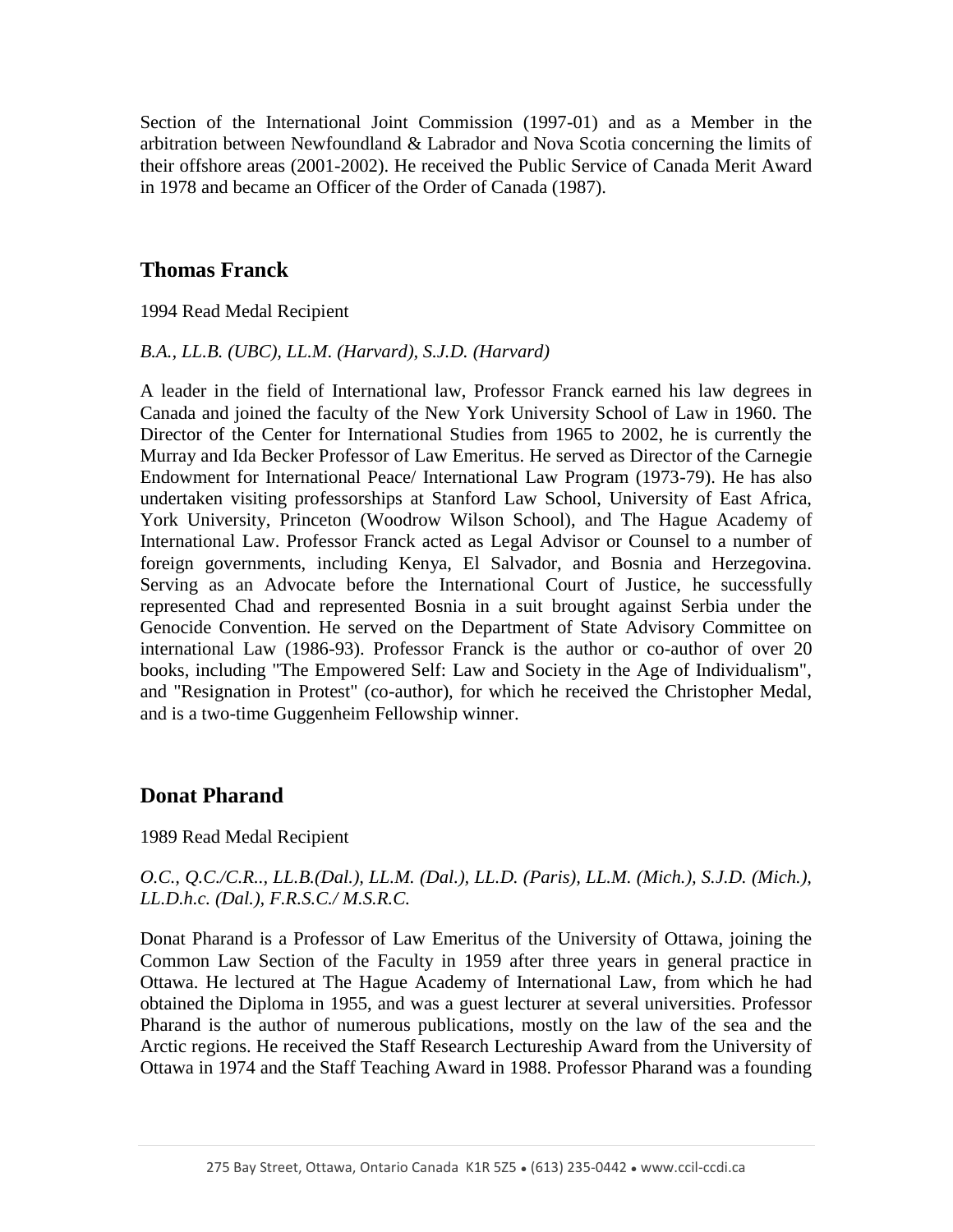member of the Canadian Council on International Law and served as its President from 1976 to 1978. He is now an Honourary Life Member of the Council.

## **Ronald St. John Macdonald**

1988 Read Medal Recipient

*C.C., Q.C., B.A. (St. FX), LL.B. (Dal.), LL.M. (London)., LL.M. (Harvard), LL.D.(h.c - McGill, Dal. Carl., St. FX)* 

Ronald Macdonald was educated in Canada, England and the United States and taught at Osgoode Hall Law School, the University of Western Ontario, the University of Toronto, where he served as Dean (1962-72) and at Dalhousie where he was also Dean (1972-79). Throughout the 1960s and 1970s, Dr. Macdonald's expertise in the area of protection of human rights culminated in his election as the only non-European judge of the European Court of Human Rights (1980-99. Dr. Macdonald served as a Canadian representative and advisor at the UN, including at the Conference on Human Rights, Tehran (1968), at the International Committee on the Elimination of Racial Discrimination, as member (1972-76) and Vice-Chairman (1974-75), and as the Special Advisor to the Republic of Cyprus (1975). He lectured at The Hague Academy of International Law and in 1980 was the first visiting professor of international law at Peking University. Dr. Macdonald is a Queen's Counsel (since 1968) and Officer of the Order of Canada (1984). He is the founding President of the Canadian Council on International Law and is its Honourary President. He was President of the World Academy of Arts and Science (1983-1987). In 1999, Dr. Macdonald received the prestigious Ramon John Hnatyshyn Award of Law, a Canadian Bar Association award recognizing outstanding contributions to the law and legal scholarship in Canada.

## **Charles Bourne**

### 1986 Read Medal Recipient

### *B.A. (Toronto), LL.M. (Cambridge), S.J.D. (Harvard), F.R.S.C.*

Charles Bourne served as an Associate and/or Full Professor of Law at the Universities of British Columbia (1950-1986) and Saskatchewan (1947-50). He served as the Academicin-Residence with the Legal Bureau for the Department of External Affairs (1971-72). Professor Bourne served as a member of the Permanent Court of Arbitration at The Hague (1978-84). He authored numerous articles, including International Water Law (1997), and served as Editor-in-Chief for The Canadian Yearbook of International Law (1962-93). Professor Bourne served as the President of the CCIL (1978-80) and is an Honorary Life Member of the CCIL. He was the Chairman on the International Law Association Committee on International Water Resources Law (1990-2000).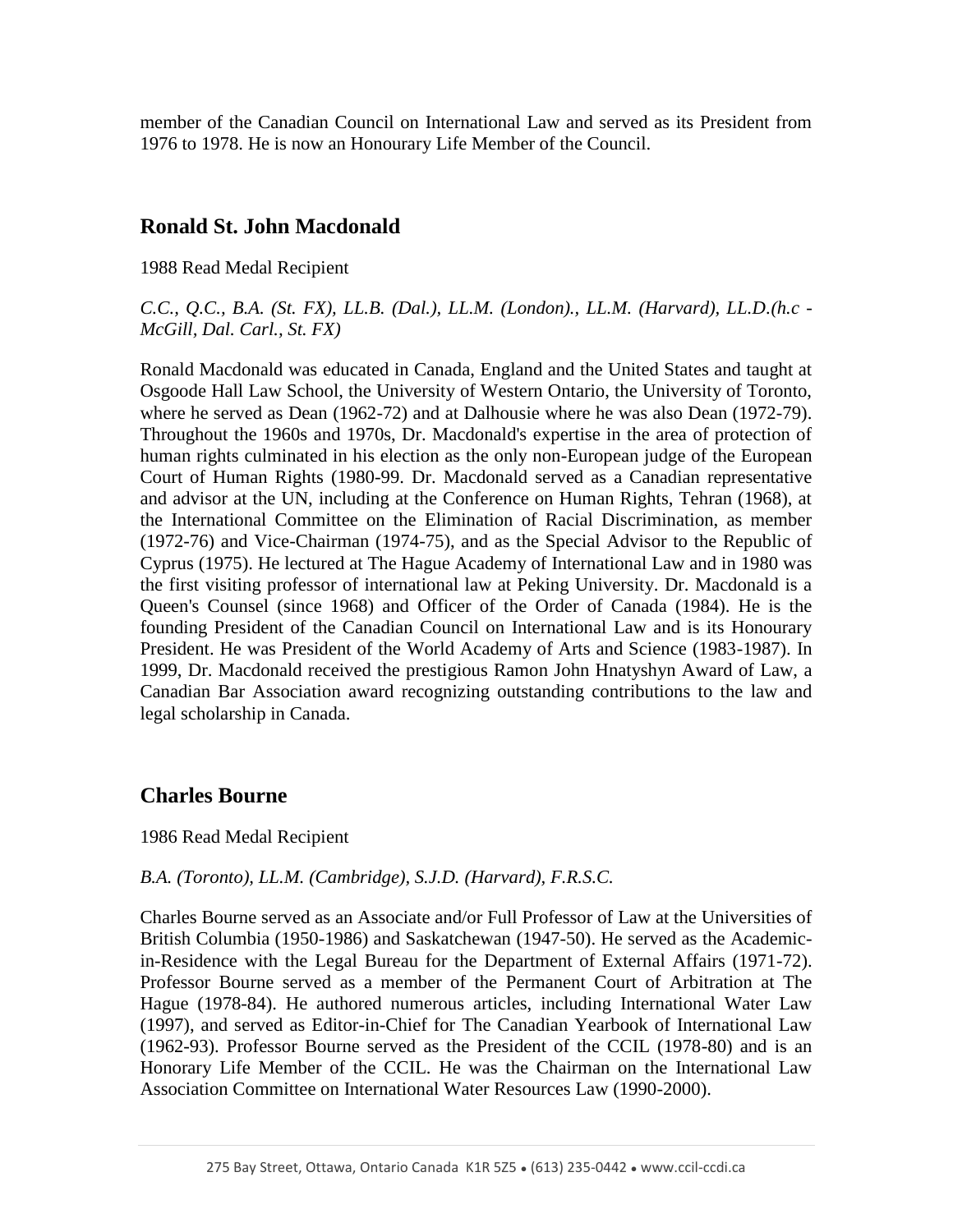# **Myres McDougal**

### 1985 Read Medal Recipient

### *B.A.(Miss.), M.A.(Miss.), LL.B.(Miss.), B.C.L.(Oxford)*

A renowned authority on international law, Professor McDougal founded, along with political scientist Harold Lasswell, the New Haven School of Jurisprudence, a policyscience approach to the study of law that conceives of law not as a body of rules, but as a process of decision. In his view, the challenge was to develop and apply an approach to the study and practice of law as that law could contribute to the achievement of a public order respectful of human dignity. He earned degrees at the University of Mississippi and Yale and was a Rhodes Scholar at Oxford. Professor McDougal, was Sterling Professor Emeritus of Law, and was a respected and popular teacher at Yale Law School for five decades and then at the New York Law School. He produced, with his students, six major treatises on international issues, including the law of the sea, the law of outer space, the law of war and the law of human rights. Professor McDougal and Mr. Lasswell published "Legal Education and Public Policy", a fundamental and path-breaking work in its field (1943). He also served as President of the American Society of International Law (1958) and the Association of American Law Schools (1966).

## **Charles Rousseau**

### 1984 Read Medal Recipient

Charles Rousseau was a leading architect of the French tradition of international law, devoting his life to the holistic treatment and development of public international law. He served as a Professor of International, Constitutional and Administrative Law at the University of Paris. Professor Rousseau was considered an outstanding jurist and became one of the primary references for generations of students of international law. He was committed to the search for orderly processes for international organization and the peaceful settlement of international disputes. As Editor of Revue Générale de Droit International Public, he has provided illumination on every major development of contemporary international law.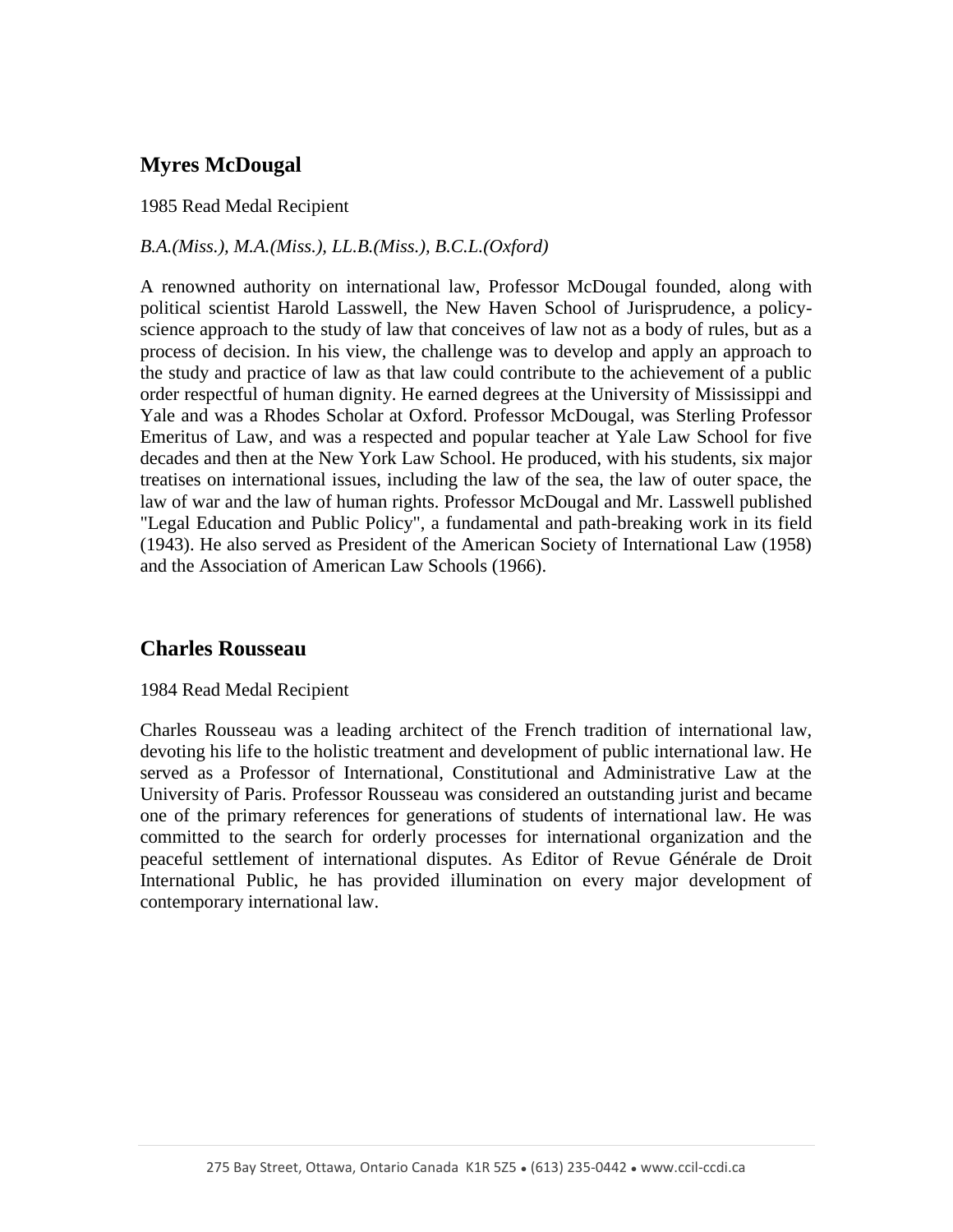# **Marcel Cadieux**

1981 Read Medal Recipient (posthumously)

*Q.C., O.C., B.A., LL.L. (Montreal)* 

Marcel Cadieux served in the Department of External Affairs for over 40 years, including as Legal Advisor and Under-Secretary of State (1964-1970) and as Canada's first francophone Ambassador to the United States (1970-75). Mr. Cadieux was an efficient administrator and uncompromising federalist, pressing for a department and a foreign policy that would reflect Canada's bicultural origins. He wrote "The Canadian Diplomat: An Essay in Definition", a pioneering work for aspiring diplomats (1963). Mr. Cadieux headed the Canadian Mission to the EEC (1975-77) and was the chief negotiator for Canada-US fisheries and boundary disputes (1977-79). The Canadian Institute of International Affairs presents the annual Marcel Cadieux Distinguished Writing Award in recognition of the author of the best article on Canadian foreign policy to appear in the "International Journal".

## **Maxwell Cohen**

1979 Read Medal Recipient

*O.C., Q.C., B.A. (Manitoba), LL.B. (Manitoba), LL.M. (Northwestern)* 

Maxwell Cohen was the first full-time Jewish member of McGill University's Law Faculty and Canada's first Jewish Dean of Law. He was an expert on Constitutional Law, was Chairman of the Canadian Jewish Select Committee on the Constitution and Chairman of a Federal Commission on Hate Literature. Professor Cohen served as Chairman on numerous political and legal committees, including the Special Committee on Hate Propaganda (1965-66), Royal Commission on Labour Relations in Newfoundland (1969-72), Marine and Environmental conferences with the Department of External Affairs (1972-74) and the Canada-U.S. International Joint Commission (1974-79). McGill University established the Maxwell Cohen Award for high achievement in the advanced study of international law.

### Norman MacKenzie

1975 Read Medal Recipient

*C.C., C.M.G., M.M., Q.C., C.D., B.A.(Dal.), LL.B.(Dal.), LL.M.(Harvard), D.C.L., LL.D.(London), F.R.S.C.* 

Norman MacKenzie was a Professor of International Law and Canadian Constitutional Law at the Universities of Toronto and British Columbia. He was President of the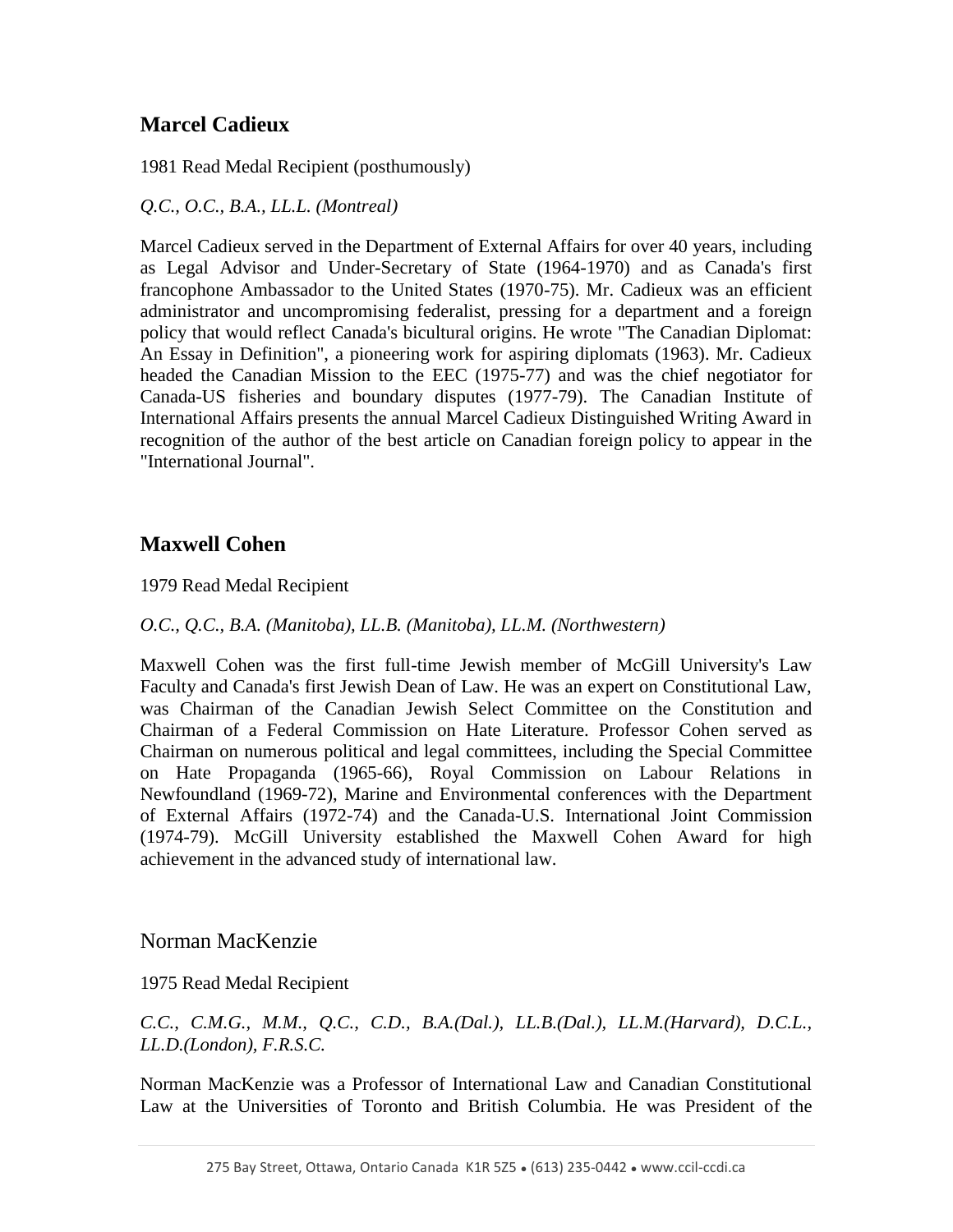Universities of New Brunswick (1940-44) and British Columbia (1944-62) where he promoted the establishment of a first-class law school. He was also President of the National Confederation of Canadian Universities (1946-1948). Professor MacKenzie was a legal advisor at the International Labour Office in Geneva (1927-29). He acted as Delegate for the Institute of Pacific Relations Conferences and the British Commonwealth Conferences. Professor MacKenzie served on numerous political, legal and academic bodies, including the Senate (1966-1969), as President of the Canadian Institute on Public Affairs (1963-64) and as one of the inspired organizers of the Canadian Institute of International Affairs. Professor MacKenzie was also actively involved in the sponsoring and firm establishment of the Canadian Yearbook of International Law.

## **John P. Humphrey**

1973 Read Medal Recipient

#### *O.C., O.Q., B.A. (Mount Allison), LL.B. (McGill), Ph.D. (Paris)*

John P. Humphrey, after practicing law, became a Professor at McGill University and lectured at the Universities of Yale, Western Ontario and Toronto. In 1946, Professor Humphrey was appointed as the first Director of the Human Rights Division in the UN Secretariat, where he was the Principal Drafter of the Universal Declaration of Human Rights. He remained with the UN for 20 years, and during this period he oversaw the implementation of 67 international conventions and the constitutions of dozens of countries. In 1988, on the 40th anniversary of the Declaration, Professor Humphrey was awarded the UN's Human Rights Award. He retired from the UN in 1966 and resumed his teaching career at McGill University. Professor Humphrey remained active in the promotion of human rights in Canada and internationally, including participating in international commissions of inquiry, until his death in March 1995. He worked as a Director of the International League for Human Rights and served as a Member of the Royal Commission on the Status of Women. He was part of the team that launched Amnesty International Canada and, with colleagues from McGill, was instrumental in creating the Canadian Human Rights Foundation. Among his many honours, Professor Humphrey was made an Officer of the Order of Canada in 1974, "in recognition of his contributions to legal scholarship and his world-wide reputation in the field of human rights."

Following his death, Professor Humphrey left a generous bequest to the CCIL, forming the basis for the Humphrey Fellowships.